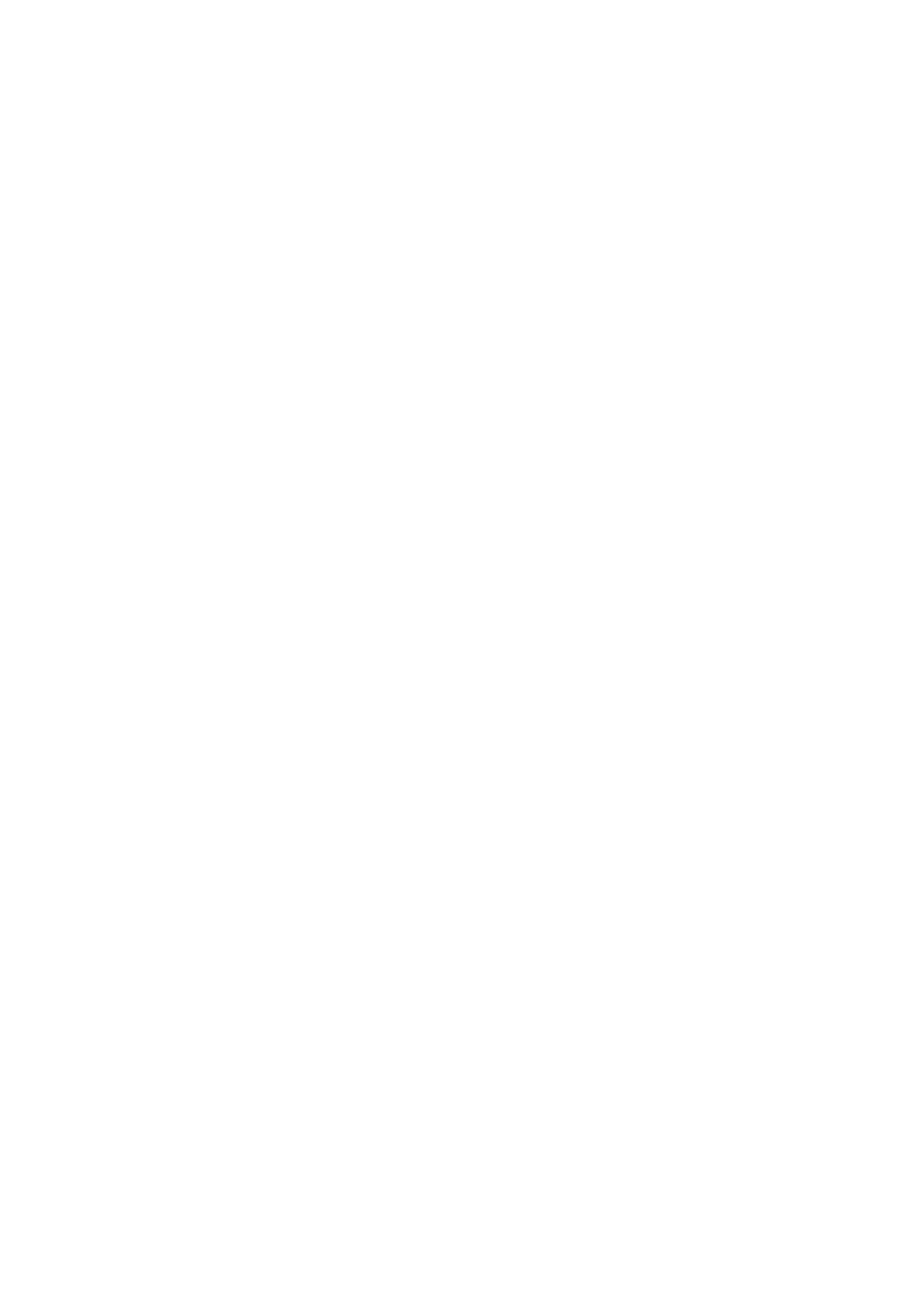#### **1. Introduction**

The purpose of producing this guidance is:

- to protect the interest, well-being and safety of pupils for whom staff have a shared responsibility
- to protect staff in the fulfilment of their responsibilities to pupils.

Sacred Heart Catholic Primary School recognises that there is a need, reflected in common law, to intervene when there is an obvious risk of safety to its pupils, staff and property.

Staff with responsibility for children's safety and welfare will deal professionally with all incidents involving aggressive or reckless behaviour, and only use physical intervention as a last resort in line with DfES advice. If used at all it will be in the context of a respectful, supportive relationship with the pupil. The aim will always be to ensure minimal risk of injury to pupils and staff.

Staff are committed to the safeguarding of our pupils and therefore will strive to achieve a best practice, where physical intervention is not necessary. The Senior Leadership team together with the SENCo will actively research, adopt and promote strategies to reduce physical intervention and positively influence behaviour.

The best practice regarding positive handling outlined herein should be considered alongside other relevant guidance/policies in the school, specifically those involving SEND, behaviour, bullying, child protection and health and safety.

#### **2. School Expectations**

As a Catholic school we expect to see Christian attitudes forming the basis of the whole school ethos. High standards are set for behaviour where the whole community work together to promote thoughtfulness, honesty, fairness and kindness.

We recognise that positive professional relationships between all members of the school community are vital to provide an optimal learning environment. Behaviour expectations are clearly communicated in school to ensure the safety and well-being of every member of the school community.

It is acknowledged that in exceptional circumstances staff may need to take reasonable action in situations where physical intervention may be required. Staff must judge whether physical intervention would be reasonable or appropriate in relation to the:

- risk to the safety of the pupil concerned
- risk to the safety of staff, other pupils or visitors

Physical contact, to ensure the safety of the pupil or others, may occur through:

- Passive physical contact, for example, as a result of staff blocking a pupil's path.
- Active physical contact or intervention:
	- to break up a violent interaction between 2 pupils
	- to guide a pupil to safety
	- restrain a pupil to prevent further violence or injury to themselves or others.

Staff will view physical intervention of all pupils as a **last resort to maintaining a safe environment.** If pupils are behaving disruptively or anti-socially, every effort will be made to manage behaviour positively to prevent a deterioration of the situation and to restore a safe, secure environment. Where possible **staff will attract the attention of others to avoid acting alone**.

A states continuum behaviour plan will be drawn up if a pupil displays dysregulated behaviours in school over a period. This details ways to de-escalate behaviours and staff